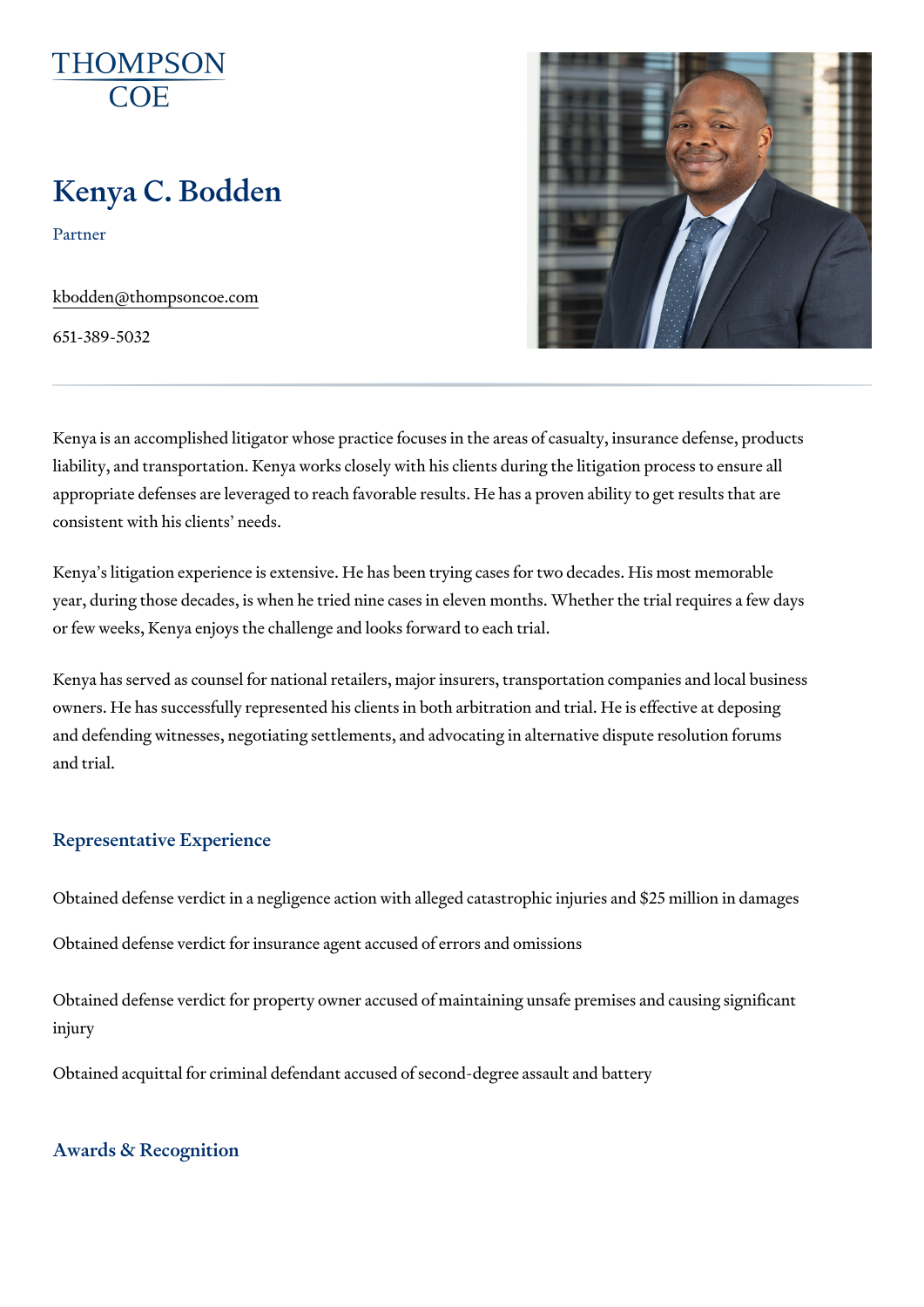AMERICAN BOARD OF TRIAL ATTORNEYS (ABOTA) Invited Member

## Related Services

[Constru](https://www.thompsoncoe.com/people/kenya-c-bodden/)ction

[General Liability/Catas](https://www.thompsoncoe.com/people/kenya-c-bodden/)trophic Injury

[Insura](https://www.thompsoncoe.com/people/kenya-c-bodden/)nce

[Labor & Empl](https://www.thompsoncoe.com/people/kenya-c-bodden/)oyment

[Products Liability &](https://www.thompsoncoe.com/people/kenya-c-bodden/) Mass Torts

## Publications & Speaking Engagements

Inclusion & Equity Women, Diversity and Change Summit February 2021

Best Practices for Mediations Minnesota Defense Lawyers Association January 2021

General Counsel and Insurance Carrier Panel Minnesota Defense Lawyers Association 2016

## Preparing the Civil Case for Trial

Minnesota Association for Justice February 2012

ADR: The Law, The Process, The Practice Minnesota Association for Justice May 2010

# Education, Admissions & Activities

EDUCATION

Mitchell Hamline School of Law J.D., 2001

University of St. Thomas